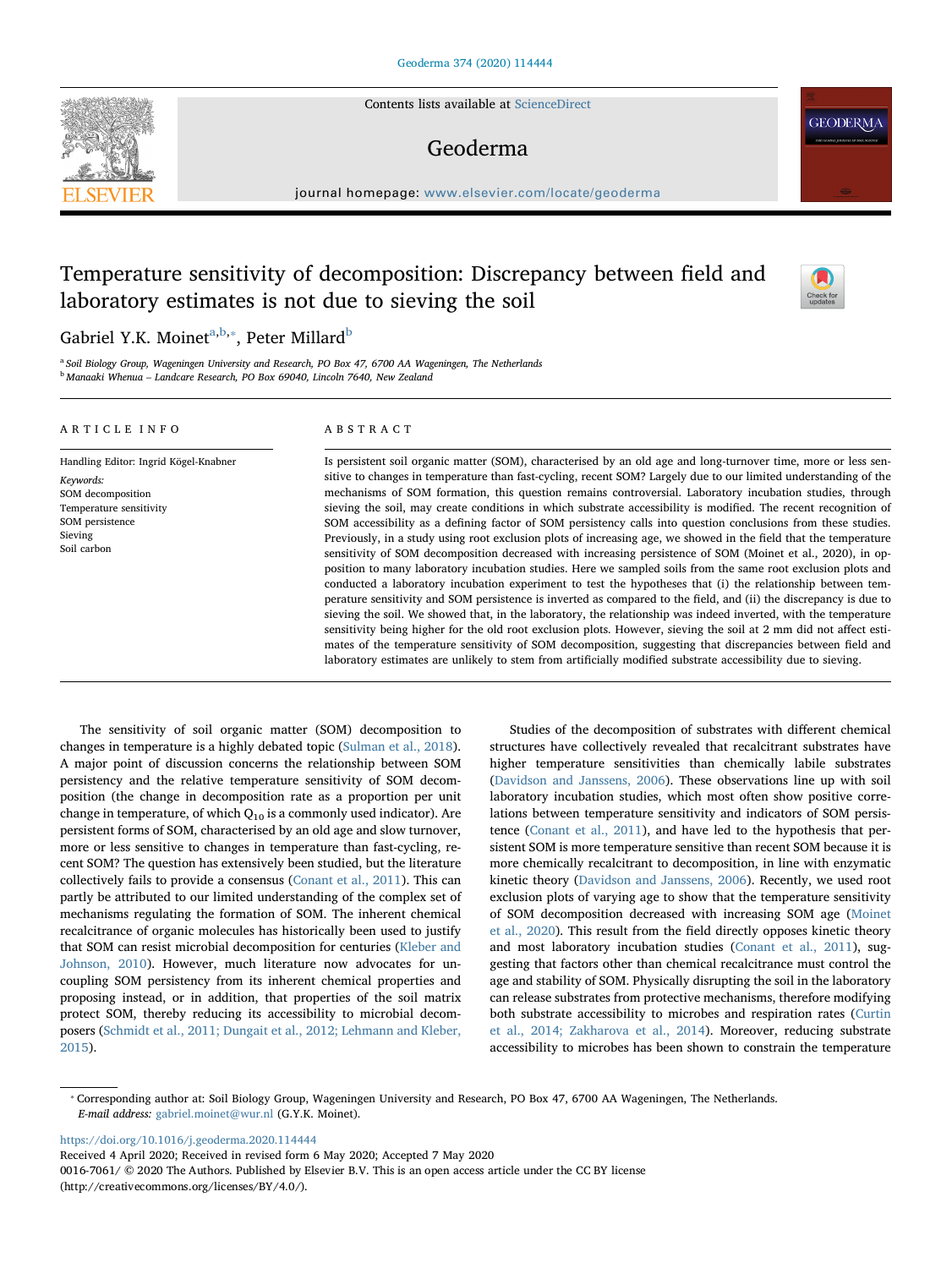sensitivity of SOM decomposition ([Gillabel et al., 2010; Moinet et al.,](#page-2-4) [2018\)](#page-2-4). In our previous study, we therefore speculated that our results departed from kinetic theory due to the rate limiting step for decomposition in the field being the release of substrates from physicochemical protection, and not the enzymatic degradation of the substrates themselves ([Moinet et al., 2020](#page-3-2)). Most laboratory incubations would physically speed up this rate limiting step due to sieving, leading to conditions where substrate chemistry controls persistence and the temperature sensitivity of decomposition.

In this study, we sampled soils from the new (1 month) and old (30 years) root exclusion plots used in [Moinet et al. \(2020\)](#page-3-2) for a laboratory incubation experiment. The soils are described excessively drained silty stony soils and classified as Dystric Gleysol according to WRB classification [\(Moinet et al., 2020](#page-3-2)). We tested the hypothesis that, due to its effect on substrate accessibility, sieving the soil with a 2 mm mesh size would yield contrasting results to the field and show increasing temperature sensitivity with increasing persistence (increasing root exclusion plot age). We sampled eight intact soil cores (100 mm diameter and 200 mm depth) from each experimental plot (new and old) and placed them in PVC cylinders. The base of each cylinder was sealed with duct tape. Half of the cylinders (4 of each treatment) were emptied in a tray, passed through a 2 mm mesh size sieve and repacked in the same cylinder to the same volume to maintain a constant bulk density (both the material retained and passed through the sieve was repacked). The 16 soil cores were then brought back to the laboratory, weighed, and placed in a controlled environment chamber (Model HGC 1514, Weiss Gallenkamp, UK) in the dark at 20 °C and 80% humidity for 8 days. The water content of the soils was readjusted to the field value based on the mass lost after 7 days (which was less than 5% of the core's mass). After these 8 days equilibration period, the ambient temperature in the growth cabinet temperature was cycled through 5 °C step changes from 20 °C to 35 °C, then down to 5 °C and finally back up to 20 °C. Preliminary tests showed that the soil temperature in the soil cores was evenly distributed throughout the core and equal to ambient temperature after 10 h. Each temperature step was, therefore, maintained for 12 h. Measurements of soil  $CO<sub>2</sub>$  effluxes (R) were made on each soil core between 11 and 12 h after each temperature change using the same respiration chamber system (LI-8100, LI-COR Inc., Lincoln, NE, USA) as in the previous study ([Moinet et al., 2020](#page-3-2)). There were no significant differences between  $R$  measured at 20  $^{\circ}$ C at the beginning, the middle and the end of the temperature cycle (ANOVA,  $F_{1,34} = 2.79$ ,  $p = 0.1$ .

It was notable that standard errors of the means for R appeared lower for the sieved than for the non-sieved soil cores, suggesting lower variability in the sieved soil cores. However, mean  $R$  was nearly identical at each incubation temperature for sieved and non-sieved cores ([Fig. 1](#page-1-0)). To test for the effect of the sieving on the temperature sensitivity of soil  $CO_2$  efflux (R), the model from [Lloyd and Taylor \(1994\)](#page-2-5) (equation  $(1)$ ) was fitted on R for each root exclusion treatment separately. We used non-linear mixed-effect models (in the 'nlme' package ([Pinheiro et al., 2018](#page-3-3)) using R version 3.4.2 (R Development Core Team, 2017)), including spatial replicates (core number) as a random effect and including a first order autocorrelation function to account for the non-independence of measurements made on the same soil core over time.

<span id="page-1-1"></span>
$$
R = R_{10}e^{E_0(\frac{1}{56.02} - \frac{1}{T_s - 227.1})}
$$
\n(1)

where  $R_{10}$  is a basal respiration rate at 10 °C, and  $E_0$  is related to the relative temperature sensitivity. Neither parameter  $E_0$  and  $R_{10}$  showed significant differences for sieved and non-sieved cores ( $p > 0.5$  in all cases).

<span id="page-1-2"></span>As a result,  $Q_{10}$ , calculated following [Kirschbaum \(2000\)](#page-2-6) (equation [\(2\)](#page-1-2)), was identical for sieved and non-sieved cores, showing the absence of an effect of sieving on the temperature sensitivity of SOM decomposition.

<span id="page-1-0"></span>

Fig. 1. Soil CO<sub>2</sub> efflux (R) for the sieved and non-sieved cores from new and old root exclusion treatments. The lines are fitted using estimated parameters with equation [\(1\)](#page-1-1) with both parameters  $R_{10}$  (the basal respiration at 10 °C) and  $E_0$ (related to the relative temperature sensitivity) varying for the root exclusion treatments. Vertical bars represent one standard error of the mean  $(n = 4)$ .

$$
Q_{10} = e^{10 \times E_0 / (T_S - 227.1)^2}
$$
 (2)

For testing the effect of the root exclusion treatments on the temperature sensitivity of SOM decomposition, values of R from sieved and non-sieved cores were used without distinction. Parameter  $R_{10}$  was significantly lower  $(F_{1,129} = 96.49, p < 0.0001)$  for the old (0.4  $\pm$  0.1 µmolCO<sub>2</sub> m<sup>-2</sup> s<sup>-1</sup>) than for the new (1.5  $\pm$  0.1 μmolCO<sub>2</sub> m<sup>-2</sup> s<sup>-1</sup>) root exclusion treatment. Contrastingly, parameter  $E_0$  was significantly higher ( $F_{1,129} = 22.09$ ,  $p < 0.0001$ ) for the old (159  $\pm$  30 K) than new (299  $\pm$  17 K) root exclusion treatment. As a result,  $Q_{10}$  was higher for the old than for the new root exclusion treatment and was consistently greater than 2 for both treatments [\(Fig. 2](#page-2-7)). The results only partly supported our hypothesis: laboratory incubations did indeed yield contrasting results to those obtained in the field ([Fig. 2\)](#page-2-7), but this contradiction could not be attributed to an effect of sieving the soil.

There is evidence that modifying substrate accessibility to microbial decomposers results in modified temperature sensitivity of decomposition ([Gillabel et al., 2010;](#page-2-4) [Moinet et al., 2018\)](#page-3-4). There is also evidence that disturbance of the soil, such as sieving, may result in modified substrate availability ([Curtin et al., 2014; Zakharova et al., 2014](#page-2-3)). However, [Meyer et al. \(2019\)](#page-2-8) found no effect of sieving on the  $Q_{10}$  of soil respiration and [Curtin et al. \(2014\)](#page-2-3) suggested that large compressive forces were necessary to modify the soil respiration rates, and that sieving was insufficient to modify those rates. Although [Curtin et al.](#page-2-3) [\(2014\)](#page-2-3) used a 4 mm sieve to reach these conclusions, their result would support our observations that R remained unchanged as a result of sieving, suggesting that the sieving treatment did not modify substrate accessibility to decomposers. Moreover, every soil core was carefully extracted to minimize disturbance within. We assume that substrate accessibility in the soil cores, both sieved and non-sieved, remained unmodified as compared to that in the field. Some alternative mechanism, therefore, must explain the discrepancy between the field and the laboratory results.

Another notable difference characterizing the field and laboratory approaches are the soil layers considered in the analysis and interpretation. Indeed, only the top 200 mm of the soil was sampled for laboratory incubations, while soil  $CO<sub>2</sub>$  collected in the field arose from SOM decomposition occurring through the whole soil profile. Root distribution of grass species has long been known to decrease with depth, and typically concentrate in the top 150–200 mm for ryegrass ([McNally et al., 2015](#page-2-9)), the dominating species (Lolium perenne L.) at our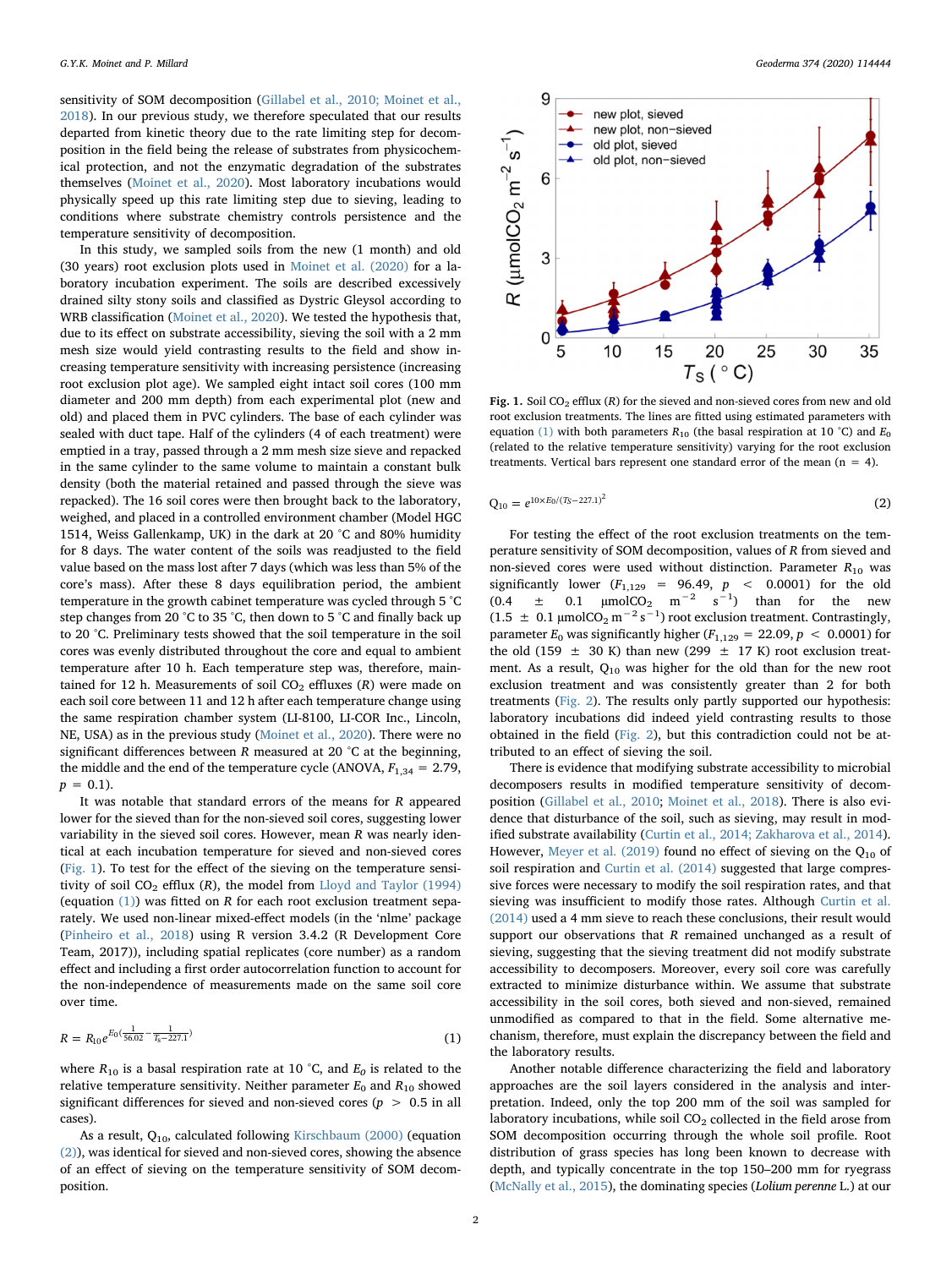<span id="page-2-7"></span>

Fig. 2. Relative temperature sensitivity ( $O_{10}$ ) in new and old root exclusions plots (a) calculated from the laboratory measurements of soil CO<sub>2</sub> efflux from sieved and non-sieved cores without distinction and (b) from field data published in from [Moinet et al. \(2020\)](#page-3-2) (redrawn to fit the same y axis).

experimental site. Because of the presence of dead root litter, the contribution of the top 200 mm of soil to the total  $CO<sub>2</sub>$  efflux in the field was likely greater in the new compared to the old root exclusion plots. Consequently, more of the  $CO<sub>2</sub>$  efflux in the old plots came from deeper soil layers where temperature likely did not vary as much than at 10 cm depth (where the temperature measurements were made). Therefore, in the field, part of the measured  $CO<sub>2</sub>$  efflux was likely unaffected by the measured temperature and this part was proportionally greater for old than new plots. This was not the case in the laboratory where the measured temperature was representative of the whole 200 mm of soil.

Radiocarbon dating has shown that the age of SOM increases with depth [\(Rumpel and Kögel-Knabner, 2011\)](#page-3-5). If older SOM (in the subsoil and in the old root exclusion plots) had higher temperature sensitivity than younger SOM (in the topsoil and in the new root exclusion plots), as suggested by the present study, we would have expected that underestimating the contribution of subsoil to  $Q_{10}$  estimates in the field lead to smaller differences between new and old plots as compared to laboratory estimates, but not an inverted relationship. For such a depth effect to explain the discrepancy between laboratory and field results, topsoil and subsoil would have to display contrasting relationship between SOM persistence and temperature sensitivity. [Gillabel et al.](#page-2-4) [\(2010\)](#page-2-4) showed diverging persistence-temperature sensitivity relationships between topsoil and subsoil, partly supporting this speculative explanation. They used time-induced substrate depletion to show that SOM decomposition in subsoil samples (95–105 cm depth) was nearly insensitive to temperature ( $Q_{10}$  close to 1) irrespective of the substrates age (from 0 to 6 months), while the  $Q_{10}$  for topsoil (5-15 cm depth) increased from approximately 2 to 4 with increasing substrate depletion (e.g. increasing age of the remaining substrate).

Part of the controversy around the relationship between temperature sensitivity and SOM persistence has previously been attributed to laboratory incubations providing conditions supporting wrongly recalcitrance as a mechanism explaining SOM stability [\(Kleber et al.,](#page-2-10) [2011\)](#page-2-10). Indeed, there is a general trend for laboratory incubation studies and field or cross-site studies to suggest contrasting conclusions. Our study showed that sieving at 2 mm did not affect estimates of the temperature sensitivity and cannot account for those discrepancies. This short study provides one answer but opens many questions. We speculate that the mechanisms regulating SOM persistence may change with depth, suggesting that many laboratory studies, by focusing on topsoil, and many field studies, by disregarding this potential effect in interpreting the data, have to date provided incomplete interpretations of their data.

#### Conflict of interest

The authors declare that they have no known competing financial interests or personal relationships that could have appeared to influence the work reported in this paper.

#### Acknowledgements

We are grateful to Aliia Gilmullina, Manpreet Dhami and Jonathan Nuñez for their help with field set up and sampling, and Keith Cameron from Lincoln University and the Ashley Dene Research Station staff for facilitating access to the site. This work was funded by the New Zealand Government to support the objectives of the Livestock Research Group of the Global Research Alliance on Agricultural Greenhouse Gases.

### References

- <span id="page-2-0"></span>Conant, R.T., Ryan, M.G., Ågren, G.I., Birge, et al., 2011. Temperature and soil organic matter decomposition rates – synthesis of current knowledge and a way forward. Glob. Change Biol. 17, 3392–3404. [https://doi.org/10.1111/j.1365-2486.2011.](https://doi.org/10.1111/j.1365-2486.2011.02496.x) [02496.x.](https://doi.org/10.1111/j.1365-2486.2011.02496.x)
- <span id="page-2-3"></span>Curtin, D., Beare, M.H., Scott, C.L., Hernandez-Ramirez, G., Meenken, E.D., 2014. Mineralization of soil carbon and nitrogen following physical disturbance: a laboratory assessment. Soil Sci. Soc. Am. J. 78, 925. [https://doi.org/10.2136/sssaj2013.12.](https://doi.org/10.2136/sssaj2013.12.0510) [0510.](https://doi.org/10.2136/sssaj2013.12.0510)
- <span id="page-2-2"></span>Davidson, E.A., Janssens, I.A., 2006. Temperature sensitivity of soil carbon decomposition and feedbacks to climate change. Nature 440, 165–173. [https://doi.org/10.](https://doi.org/10.1038/nature04514) [1038/nature04514](https://doi.org/10.1038/nature04514).
- Dungait, J.A.J., Hopkins, D.W., Gregory, A.S., Whitmore, A.P., 2012. Soil organic matter turnover is governed by accessibility not recalcitrance. Glob. Change Biol. 18, 1781–1796. <https://doi.org/10.1111/j.1365-2486.2012.02665.x>.
- <span id="page-2-4"></span>Gillabel, J., Cebrian-Lopez, B., Six, J., Merckx, R., 2010. Experimental evidence for the attenuating effect of SOM protection on temperature sensitivity of SOM decomposition. Glob. Change Biol. 16, 2789–2798. [https://doi.org/10.1111/j.1365-2486.2009.](https://doi.org/10.1111/j.1365-2486.2009.02132.x) [02132.x.](https://doi.org/10.1111/j.1365-2486.2009.02132.x)
- <span id="page-2-6"></span>Kirschbaum, M.U.F., 2000. Will changes in soil organic carbon act as a positive or negative feedback on global warming? Biogeochemistry 48, 21–51. [https://doi.org/10.](https://doi.org/10.1023/A:1006238902976) [1023/A:1006238902976.](https://doi.org/10.1023/A:1006238902976)
- <span id="page-2-1"></span>[Kleber, M., Johnson, M.G., 2010. Chapter 3](http://refhub.elsevier.com/S0016-7061(20)30870-3/h0035) – Advances in understanding the molecular [structure of soil organic matter: implications for interactions in the environment.](http://refhub.elsevier.com/S0016-7061(20)30870-3/h0035) [Academic Press, pp. 77](http://refhub.elsevier.com/S0016-7061(20)30870-3/h0035)–142.
- <span id="page-2-10"></span>Kleber, M., Nico, P.S., Plante, A., Filley, T., Kramer, M., Swanston, C., Sollins, P., 2011. Old and stable soil organic matter is not necessarily chemically recalcitrant: implications for modeling concepts and temperature sensitivity. Glob. Change Biol. 17 (2), 1097–1107. [https://doi.org/10.1111/j.1365-2486.2010.02278.x.](https://doi.org/10.1111/j.1365-2486.2010.02278.x)
- Lehmann, J., Kleber, M., 2015. The contentious nature of soil organic matter. Nature 528, 60–68. <https://doi.org/10.1038/nature16069>.
- <span id="page-2-5"></span>Lloyd, J., Taylor, J.A., 1994. On the temperature dependence of soil respiration. Funct. Ecol. 8, 315–323. [https://doi.org/10.2307/2389824.](https://doi.org/10.2307/2389824)
- <span id="page-2-9"></span>McNally, S.R., Laughlin, D.C., Rutledge, S., Dodd, M.B., Six, J., Schipper, L.A., 2015. Root carbon inputs under moderately diverse sward and conventional ryegrass-clover pasture: implications for soil carbon sequestration. Plant Soil 392, 289–299. [https://](https://doi.org/10.1007/s11104-015-2463-z) [doi.org/10.1007/s11104-015-2463-z.](https://doi.org/10.1007/s11104-015-2463-z)
- <span id="page-2-8"></span>[Meyer, M., Welp, G., Amelung, W., 2019. E](http://refhub.elsevier.com/S0016-7061(20)30870-3/h0055)ffect of sieving and sample storage on soil respiration and its temperature sensitivity  $(Q_{10})$  in mineral soils from Germany. Biol. [Fertil. Soils 55, 825](http://refhub.elsevier.com/S0016-7061(20)30870-3/h0055)–832.